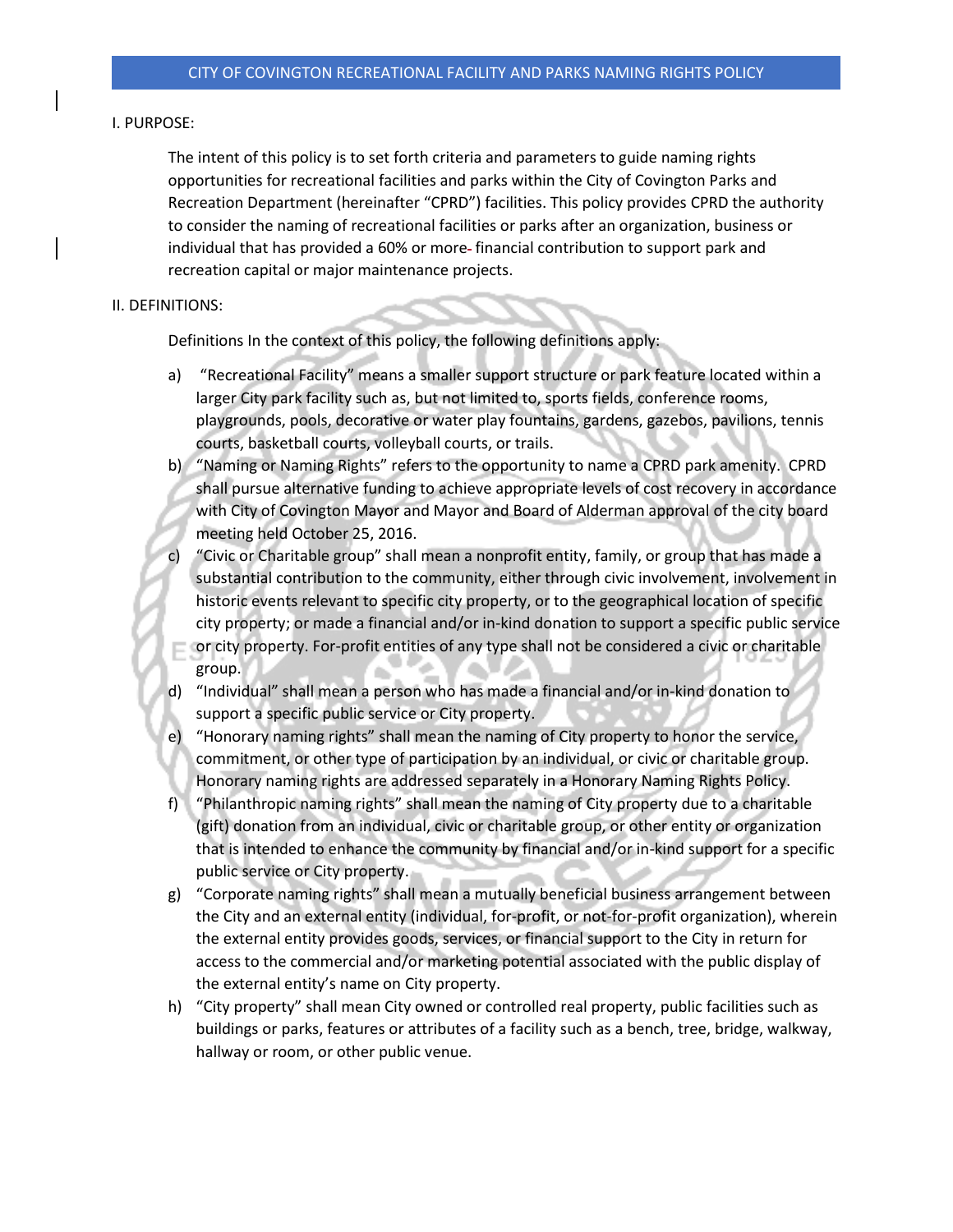## III. GENERAL

- a) CPRD shall pursue alternative funding to achieve appropriate levels of cost recovery in accordance with City of Covington Mayor and Board of Alderman business plan.
- b) Existing names are deemed to have historic recognition. It is the City of Covington Policy to keep the name of any exiting city owned park or recreational facility, particularly one whose name has City or regional significance, unless there are compelling reasons to consider a name change and the Board of Mayor and Aldermen vote unanimously to do so. Furthermore, the City will consider renaming to commemorate a person or persons, posthumously, only when the person or persons have made a major contribution to the City of Covington and whose distinctions are as yet unrecognized.
- c) The naming of CPRD parks or recreational facilities will be covered by this policy, and shall be made by ordinance.
- d) This policy shall authorize the CPRD Director to consider park or recreational facility naming rights. CPRD, per this policy, guidelines and criteria will ensure that naming rights will not be in conflict with or run counter to the City of Covington or CPRD's mission and goals, which include but are not limited to the following:
	- 1. Promoting healthy lifestyles and civic responsibility
	- 2. Recreational programs and services that increased physical, intellectual, social and/or emotional abilities
	- 3. Promoting environmental awareness and responsibility
	- 4. Acquire, preserve, or enhance significant natural or historical/cultural resources Naming
		- of City Park and Recreation Amenities
	- 5. Promoting resource sustainability
	- 6. Increase environmental stewardship
	- 7. Educate public about resources, conservation or sustainability
	- 8. Support multiple species conservation program
	- 9. Improved energy and water efficiency
	- 10. Protect tree population
	- 11. Promote acquisition, development or maintenance of facilities that support community needs, provided safe and accessible opportunities to gather, promoted park stewardship or celebrated diversity while connecting communities
	- 12. Supports healthy families, sustainable environments or safe communities
	- 13. Foster community ownership in the maintenance and security of the City 's trail systems
	- 14. Supports accessible places for recreation
	- 15. Promote government agency partnerships and community involvement
	- 16. Promotes volunteerism
	- 17. Enhance park safety
	- 18. Strengthen connection between people and the outdoors
	- 19. Support providing affordable recreation options
	- 20. CPRD's mission or objectives that are adopted annually by the Mayor and Board of Alderman.